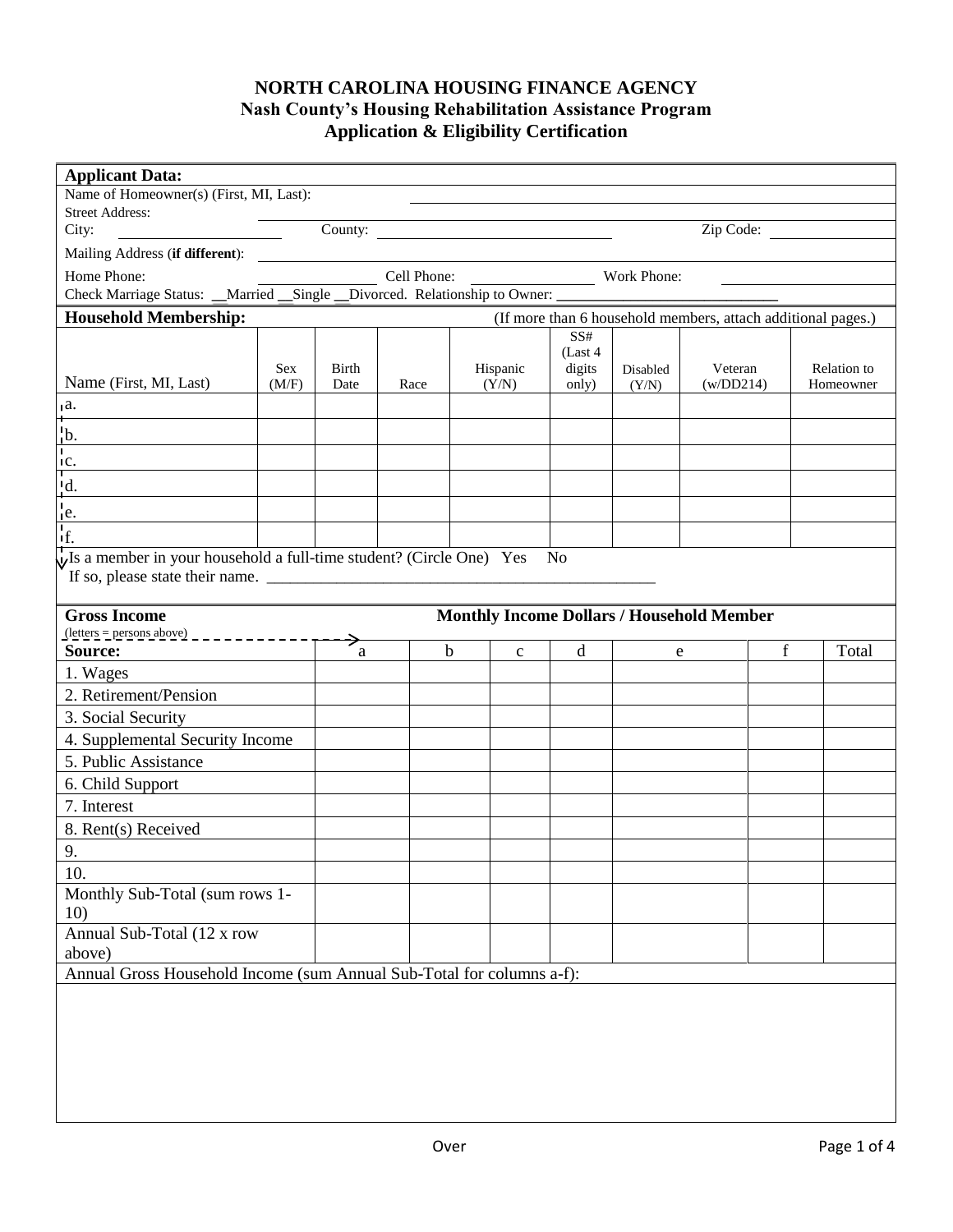#### **Applicant Certifications:**

I hereby certify that:

1) I own and occupy the home described above as my primary residence;

2) The above information is complete and true to the best of my knowledge;

3) This information is provided to qualify me for the Urgent Repair Program 2020 (URP 20) and the Essential Single-Family

Rehabilitation Loan Pool 2020 (ESFRLP20) program;

4) I have been advised that my gender, race and ethnicity will be determined based upon observation and/or surname if I do not selfdisclose the information;

5) I acknowledge that copies of the assistance policy are available at the Nash County Administration Building and online at nashcountync.gov, and that I have reviewed a copy of the assistance policy;

6) I acknowledge that all property taxes *must* be paid in full, *unless* a payment plan has been established *and* payments are current, in order to be considered for the URP20 and ESFRLP20 programs.

| . | nature<br>л.<br>.<br>.<br>.<br>$ -$ | Jate<br>. |
|---|-------------------------------------|-----------|
|   |                                     |           |

*Please Note: Income and Ownership Documentation is Required. No application is complete without satisfactory proof of income and proof of ownership. Be sure to send proof of the income that is listed for each adult, including Social Security, Wages, Pensions, Public Assistance, Rents, Alimony, Child Support, etc. (Bank statements will not be used for income verification.)*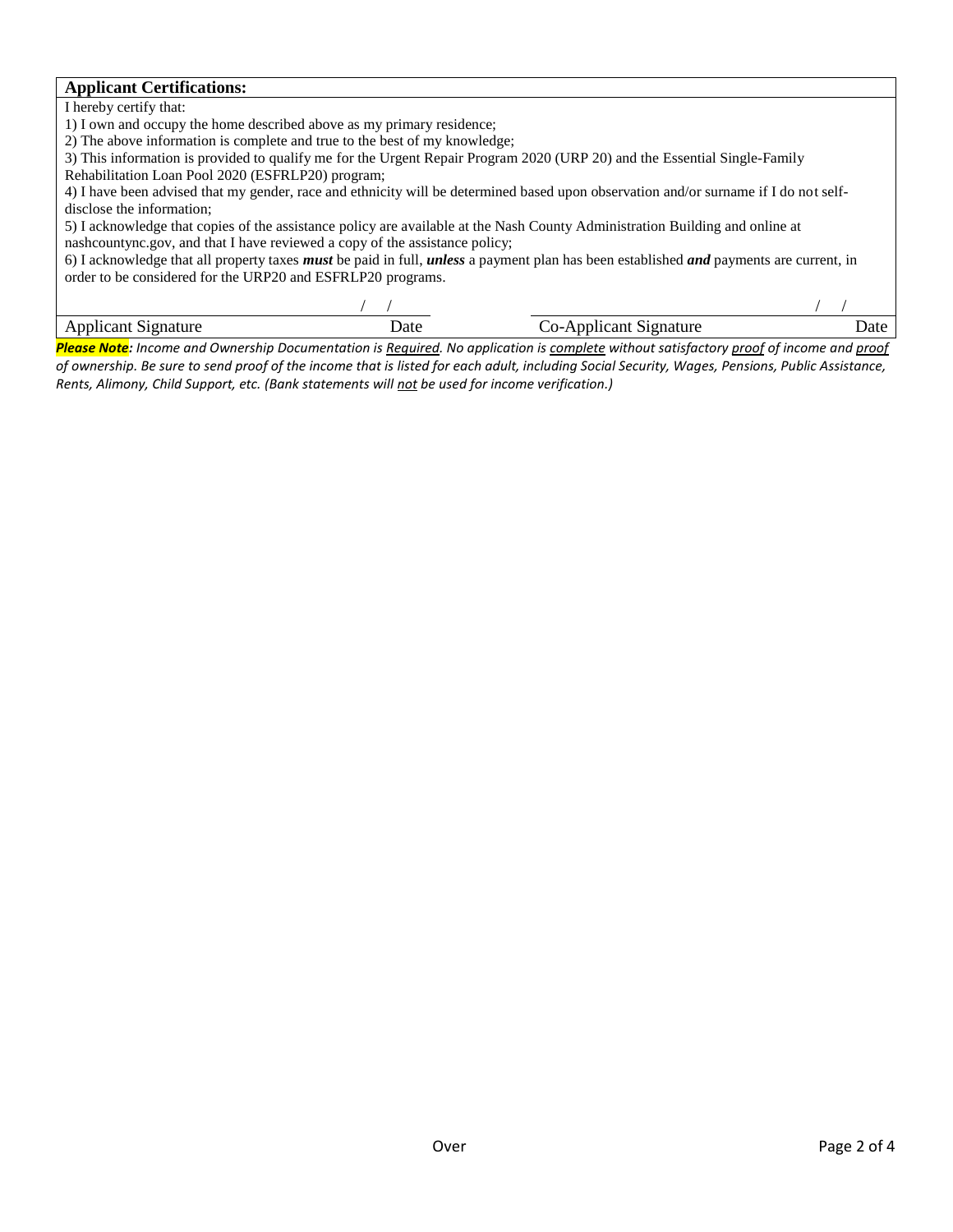#### **Applicant Data:**

Name of Homeowner(s) (First, MI, Last): Street Address:

| <b>ESFRLP2020 Qualifying Income Table</b>                 |          | (For Reference)<br>2020 Median Income for Nash County is \$57,700 |          |          |          |          |          |          |
|-----------------------------------------------------------|----------|-------------------------------------------------------------------|----------|----------|----------|----------|----------|----------|
| <b>Household</b>                                          |          |                                                                   |          |          |          |          |          |          |
| <b>Size</b>                                               | 1        | $\mathbf{2}$                                                      | 3        | 4        | 5        | 6        | 7        | 8        |
| $30\%$ of the<br>County<br>Median<br>Household<br>Income. | \$12,250 | \$14,000                                                          | \$15,750 | \$17,450 | \$18,850 | \$20,250 | \$21,650 | \$23,050 |
| $50\%$ of the<br>County<br>Median<br>Household<br>Income. | \$20,350 | \$23,250                                                          | \$26,150 | \$29,050 | \$31,400 | \$33,700 | \$36,050 | \$38,350 |
| $80\%$ of the<br>County<br>Median<br>Household<br>Income. | \$32,550 | \$37,200                                                          | \$41,850 | \$46,500 | \$50,250 | \$53,950 | \$57,700 | \$61,400 |

| <b>URP20 Qualifying Income Table</b><br>(For Reference) |          |          | 2020 State-wide Median Income for North Carolina is \$70,000 |                  |          |          |          |          |
|---------------------------------------------------------|----------|----------|--------------------------------------------------------------|------------------|----------|----------|----------|----------|
| Household                                               |          |          |                                                              |                  |          |          |          |          |
| <b>Size</b>                                             |          | 2        | 3                                                            | $\boldsymbol{4}$ | 5        | 6        | 7        | 8        |
| $30\%$ of the                                           |          |          |                                                              |                  |          |          |          |          |
| <b>State Median</b>                                     | \$14,700 | \$16,800 | \$18,900                                                     | \$21,000         | \$22,700 | \$24,350 | \$26,050 | \$27,700 |
| Household                                               |          |          |                                                              |                  |          |          |          |          |
| Income.                                                 |          |          |                                                              |                  |          |          |          |          |
| $50\%$ of the                                           |          |          |                                                              |                  |          |          |          |          |
| <b>State Median</b>                                     | \$24,500 | \$28,000 | \$31,500                                                     | \$35,000         | \$37,800 | \$40,600 | \$43,400 | \$46,200 |
| Household                                               |          |          |                                                              |                  |          |          |          |          |
| Income.                                                 |          |          |                                                              |                  |          |          |          |          |

## **Applicant Questionnaire**

1. Have you remembered to include proof of income for each household member with your application? (Benefit statements, W2's, pay stubs, retirement statements, tax returns, etc.), and any proof of disabilities?

(Circle one) Yes No

2. In order to prove ownership you will provide ESFRLP20 and URP20 administrators with:

(Circle one) Deed Tax Card Other \_\_\_\_\_\_\_\_\_\_\_\_\_\_\_\_\_\_\_\_\_\_\_\_

3. What type of home/house do you live in?

(Circle one) Mobile Home Modular Home Site Built

- 4. When was the home built? Number of bedrooms Number of bathrooms Number of bathrooms
- 5. Are you living in the house right now? (Circle one) Yes No